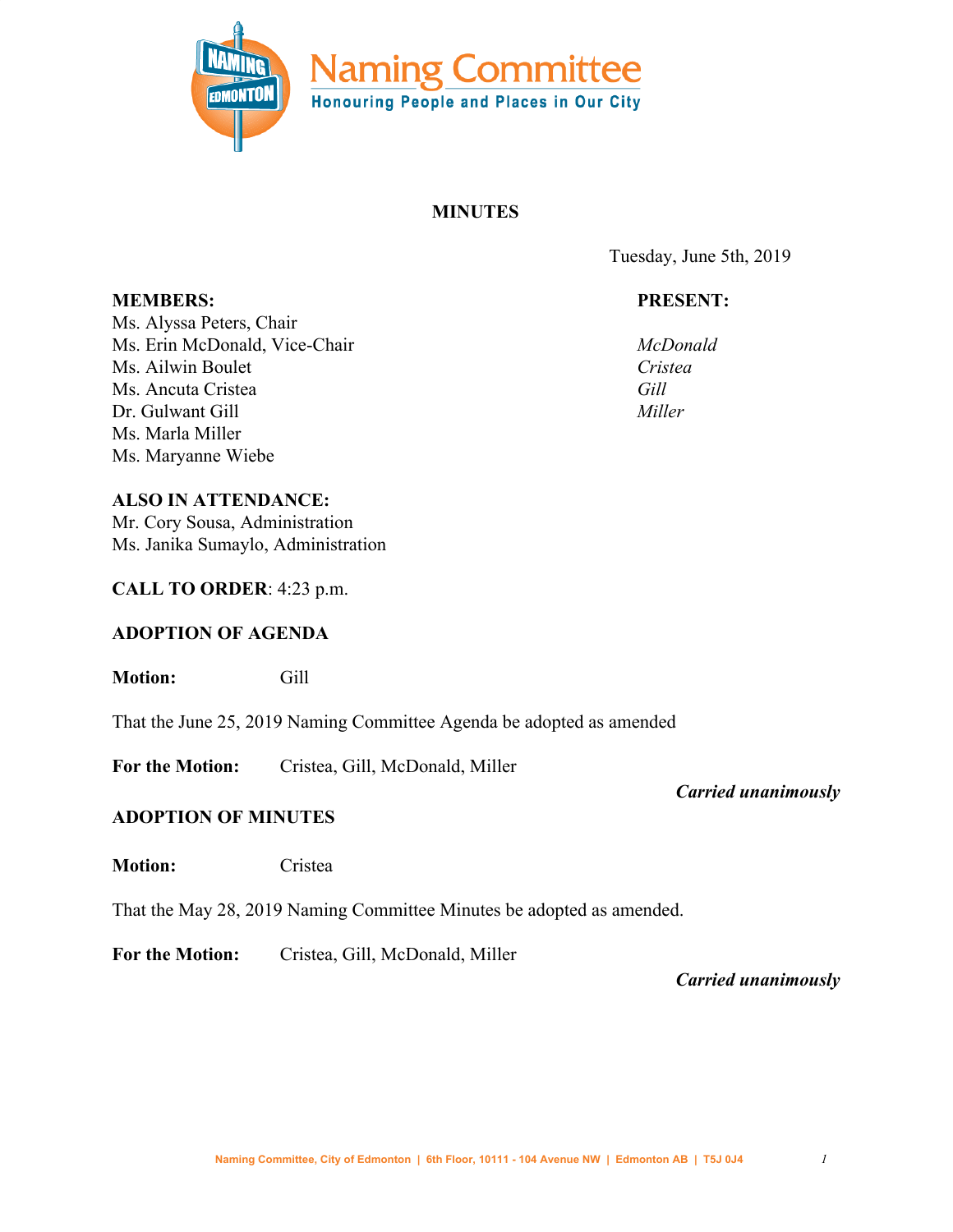

### **OLD BUSINESS**

**1. Request to name LRT Stations and Facilities along the Metro and Capital LRT Lines**

#### **Motion:** McDonald

That the Naming Committee receives the presentation as information and tables the item for further discussion.

**For the Motion:** Cristea, Gill, McDonald, Miller

*Carried Unanimously*

#### **NEW BUSINESS**

### **2. Request to name roads within the Blatchford Neighbourhood.**

**Motion:** McDonald

That the Naming Committee tables the item until further information is provided by the applicant.

**For the Motion:** Cristea, Gill, McDonald, Miller

### *Carried Unanimously*

### **3. Request to name two roads within the Desrochers Neighbourhood.**

**Motion:** Miller

That the Naming Committee approves the naming of two roads located within the Desrochers Neighbourhood as *"Donaghey Crescent"* and *"Donaghey Way"*.

For the Motion: Cristea, Gill, McDonald, Miller

*Carried unanimously*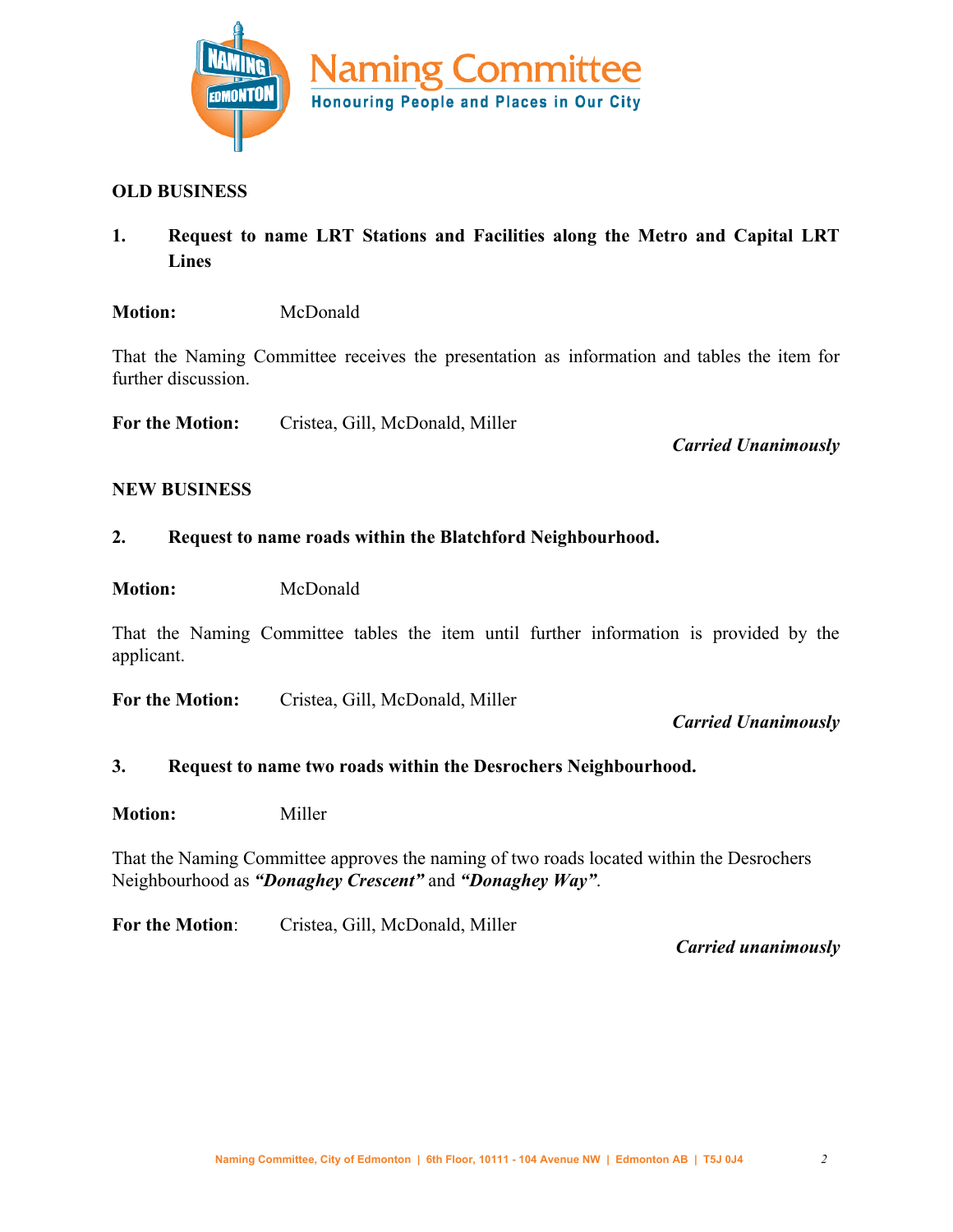

## **4. Request to name a park or pond within the Allard Neighbourhood.**

**Motion:** Miller

That the Naming Committee approves the renaming of the primary neighbourhood park located at 680 Allard Boulevard, legally described as Lot 100MR, Block 5, Plan 1423518, within the Allard Neighbourhood from "Allard Park" to *"Helm Park"*.

| <b>For the Motion:</b> | none                            |
|------------------------|---------------------------------|
| <b>Opposed:</b>        | Cristea, Gill, McDonald, Miller |

*Lost*

## **5. Request to name two roads within the Desrochers Neighbourhood.**

**Motion:** Cristea

That the Naming Committee approves the naming of two roads located within the Cavanagh Neighbourhood as *"Checknita Cove" and "Checknita Point".*

For the Motion: Cristea, Gill, McDonald, Miller

*Carried unanimously*

## **OTHER BUSINESS**

## **6. Advisement from the Sponsorship Team - Name Sales Policy.**

**Motion:** Cristea

That the Naming Committee supports the Name Sales Policy naming of a future playground within the Clareview District Park within the Clareview Town Centre Neighbourhood as *"Jumpstart Playground"*.

For the Motion: Cristea, Gill, McDonald, Miller

*Carried unanimously*